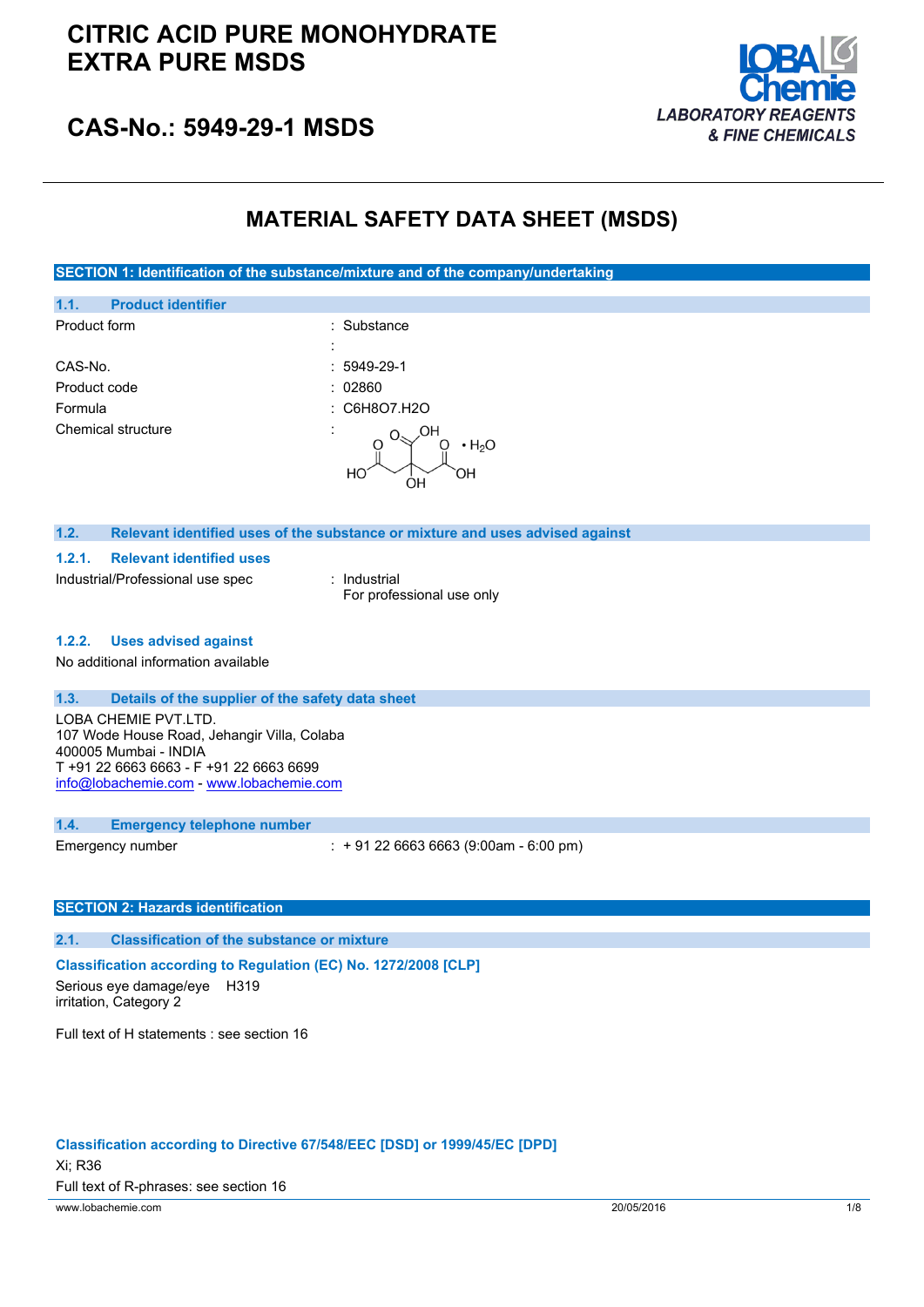Safety Data Sheet

## **Adverse physicochemical, human health and environmental effects**

No additional information available

| 2.2.<br><b>Label elements</b>                              |                                                                                                                                                        |
|------------------------------------------------------------|--------------------------------------------------------------------------------------------------------------------------------------------------------|
| Labelling according to Regulation (EC) No. 1272/2008 [CLP] |                                                                                                                                                        |
| Hazard pictograms (CLP)                                    | GHS07                                                                                                                                                  |
| Signal word (CLP)                                          | : Warning                                                                                                                                              |
| Hazard statements (CLP)                                    | : H319 - Causes serious eye irritation.                                                                                                                |
| Precautionary statements (CLP)                             | : P305+P351+P338 - IF IN EYES: Rinse cautiously with water for several minutes.<br>Remove contact lenses, if present and easy to do. Continue rinsing. |

| 2.3.    | <b>Other hazards</b>                                     |                                           |
|---------|----------------------------------------------------------|-------------------------------------------|
|         | No additional information available                      |                                           |
|         | <b>SECTION 3: Composition/information on ingredients</b> |                                           |
|         |                                                          |                                           |
| 3.1.    | <b>Substances</b>                                        |                                           |
| Name    |                                                          | : CITRIC ACID PURE MONOHYDRATE Extra Pure |
| CAS-No. |                                                          | : 5949-29-1                               |

Full text of R- and H-statements: see section 16

| 3.2. | <b>Mixtures</b>                          |                                                                                    |
|------|------------------------------------------|------------------------------------------------------------------------------------|
|      | Not applicable                           |                                                                                    |
|      | <b>SECTION 4: First aid measures</b>     |                                                                                    |
|      |                                          |                                                                                    |
| 4.1. | <b>Description of first aid measures</b> |                                                                                    |
|      | First-aid measures after inhalation      | : Assure fresh air breathing. Allow the victim to rest.                            |
|      | First-aid measures after skin contact    | : Wash with plenty of water $/$                                                    |
|      | First-aid measures after eye contact     | Rinse cautiously with water for several minutes. Remove contact lenses, if present |

and easy to do. Continue rinsing. Get medical advice/attention.

First-aid measures after ingestion : Rinse mouth. Do not induce vomiting.

## **4.2. Most important symptoms and effects, both acute and delayed**

## Symptoms/effects after eye contact : Causes serious eye irritation.

### **4.3. Indication of any immediate medical attention and special treatment needed**

Treat symptomatically.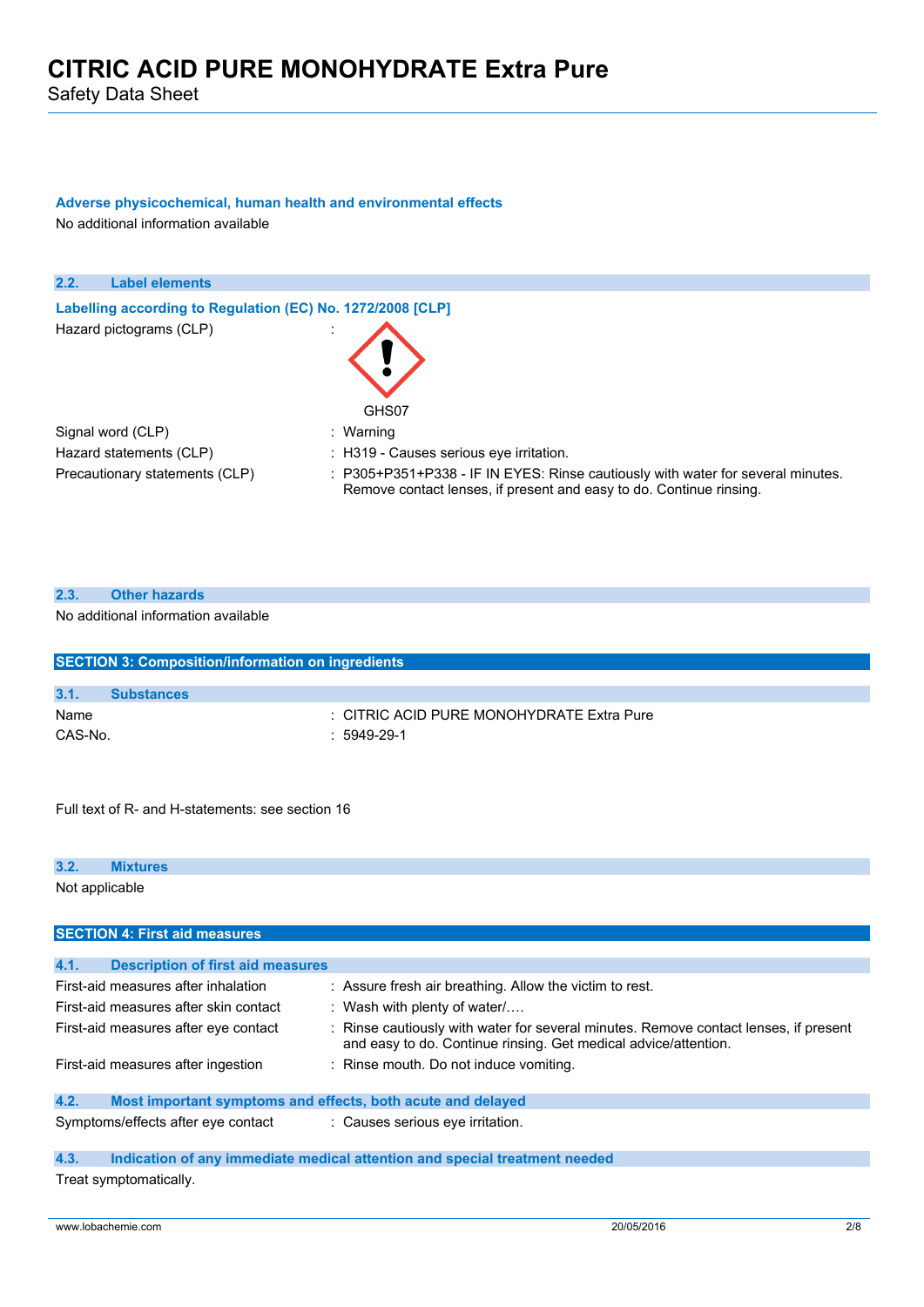Safety Data Sheet

| <b>SECTION 5: Firefighting measures</b>                                     |                                                                                     |
|-----------------------------------------------------------------------------|-------------------------------------------------------------------------------------|
| 5.1.<br><b>Extinguishing media</b>                                          |                                                                                     |
| Suitable extinguishing media                                                | : Carbon dioxide. Dry powder. Foam. Water spray.                                    |
| Unsuitable extinguishing media                                              | : Do not use a heavy water stream.                                                  |
|                                                                             |                                                                                     |
| 5.2.<br>Special hazards arising from the substance or mixture               |                                                                                     |
| No additional information available                                         |                                                                                     |
| <b>Advice for firefighters</b><br>5.3.                                      |                                                                                     |
| Protection during firefighting                                              | : Do not enter fire area without proper protective equipment, including respiratory |
|                                                                             | protection.                                                                         |
| <b>SECTION 6: Accidental release measures</b>                               |                                                                                     |
| 6.1.                                                                        | Personal precautions, protective equipment and emergency procedures                 |
| 6.1.1.<br>For non-emergency personnel                                       |                                                                                     |
| <b>Emergency procedures</b>                                                 | : Evacuate unnecessary personnel.                                                   |
|                                                                             |                                                                                     |
| 6.1.2.<br>For emergency responders                                          |                                                                                     |
| Protective equipment                                                        | : Use personal protective equipment as required.                                    |
| <b>Emergency procedures</b>                                                 | : Ventilate area.                                                                   |
| 6.2.<br><b>Environmental precautions</b>                                    |                                                                                     |
| Avoid release to the environment.                                           |                                                                                     |
| 6.3.<br>Methods and material for containment and cleaning up                |                                                                                     |
| Methods for cleaning up                                                     | : Soak up spills with inert solids, such as clay or diatomaceous earth as soon as   |
|                                                                             | possible. On land, sweep or shovel into suitable containers.                        |
|                                                                             |                                                                                     |
| <b>Reference to other sections</b><br>6.4.                                  |                                                                                     |
| No additional information available                                         |                                                                                     |
| <b>SECTION 7: Handling and storage</b>                                      |                                                                                     |
| 7.1.<br><b>Precautions for safe handling</b>                                |                                                                                     |
| Precautions for safe handling                                               | : Avoid contact with skin and eyes. Do not breathe vapours.                         |
| Hygiene measures                                                            | : Wash hands and other exposed areas with mild soap and water before eating,        |
|                                                                             | drinking or smoking and when leaving work.                                          |
| 7.2.<br><b>Conditions for safe storage, including any incompatibilities</b> |                                                                                     |
| Storage conditions                                                          | : Store in a well-ventilated place. Keep container tightly closed.                  |
|                                                                             |                                                                                     |
| 7.3.<br><b>Specific end use(s)</b>                                          |                                                                                     |
| No additional information available                                         |                                                                                     |
| <b>SECTION 8: Exposure controls/personal protection</b>                     |                                                                                     |
| 8.1.<br><b>Control parameters</b>                                           |                                                                                     |
| No additional information available                                         |                                                                                     |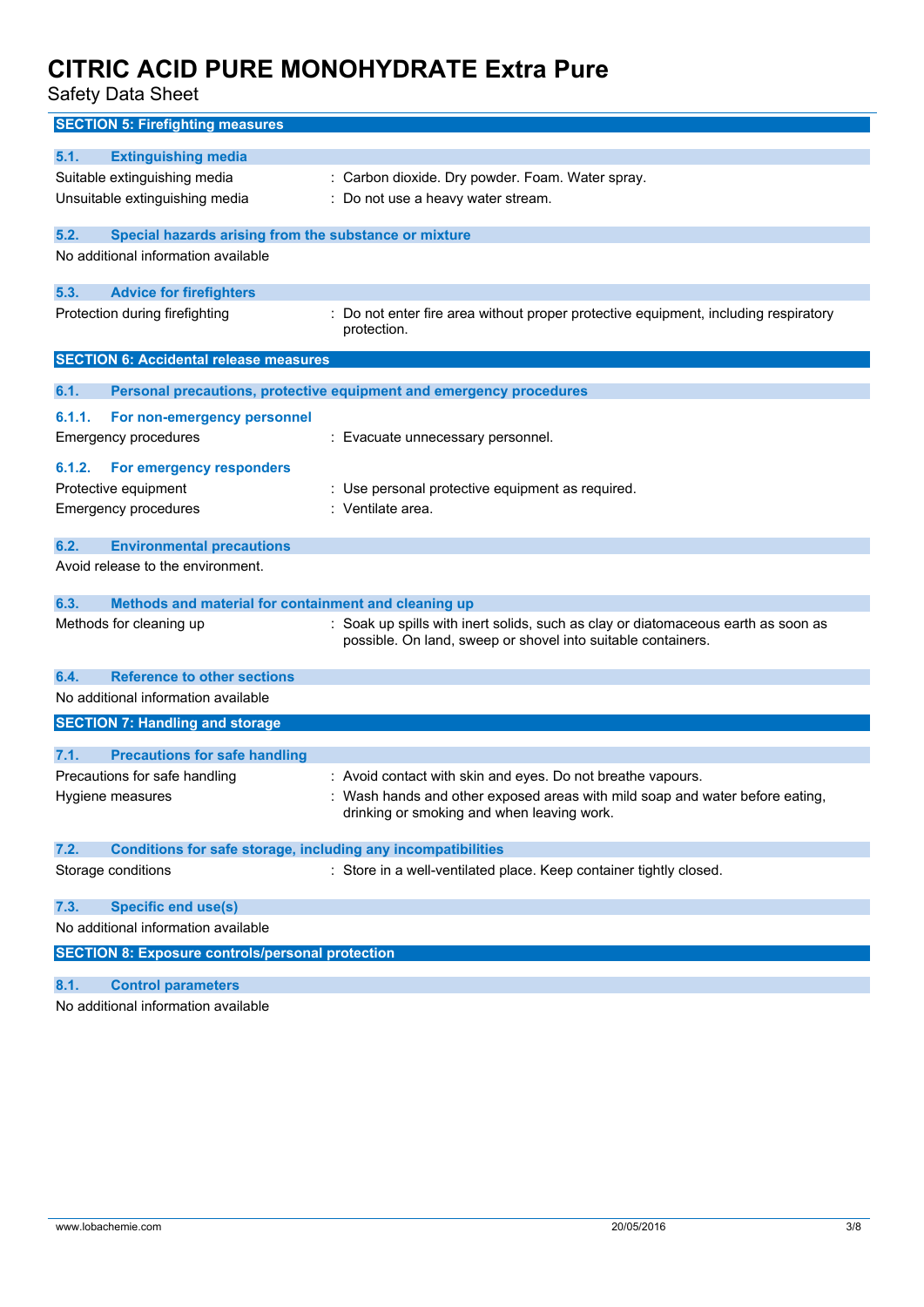Safety Data Sheet

| <b>Exposure controls</b><br>8.2.                              |                                                                    |
|---------------------------------------------------------------|--------------------------------------------------------------------|
| Hand protection                                               | : Protective gloves                                                |
| Eye protection                                                | : Chemical goggles or safety glasses                               |
| Skin and body protection                                      | : Wear suitable protective clothing                                |
| Respiratory protection                                        | : [In case of inadequate ventilation] wear respiratory protection. |
| <b>SECTION 9: Physical and chemical properties</b>            |                                                                    |
| 9.1.<br>Information on basic physical and chemical properties |                                                                    |
| Physical state                                                | : Solid                                                            |
| Molecular mass<br>Colour                                      | : 210.14 g/mol<br>: White crystalline.                             |
| Odour                                                         | : odourless.                                                       |
|                                                               |                                                                    |
| Odour threshold                                               | : No data available                                                |
| pH                                                            | : 1.8 at 50 g/l at 20 $^{\circ}$ C                                 |
| Relative evaporation rate (butylacetate=1)                    | : No data available                                                |
| Melting point                                                 | : 153 °C                                                           |
| Freezing point                                                | : No data available                                                |
| Boiling point                                                 | : $175^{\circ}$ C                                                  |
| Flash point                                                   | : $173.9 °C$                                                       |
| Auto-ignition temperature                                     | : No data available                                                |
| Decomposition temperature                                     | : No data available                                                |
| Flammability (solid, gas)                                     | : No data available                                                |
| Vapour pressure                                               | : 0.000000004 mm Hg at 25°C                                        |
| Relative vapour density at 20 °C                              | : 7.26                                                             |
| Relative density                                              | : No data available                                                |
| Density                                                       | : $1.665$ g/cm <sup>3</sup>                                        |
| Solubility                                                    | : Water: 59.2 % (20°C)                                             |
| Log Pow                                                       | : No data available                                                |
| Viscosity, kinematic                                          | : No data available                                                |
| Viscosity, dynamic                                            | : No data available                                                |
| <b>Explosive properties</b>                                   | : No data available                                                |
| Oxidising properties                                          | : No data available                                                |
| <b>Explosive limits</b>                                       | : No data available                                                |
|                                                               |                                                                    |

## **9.2. Other information**

No additional information available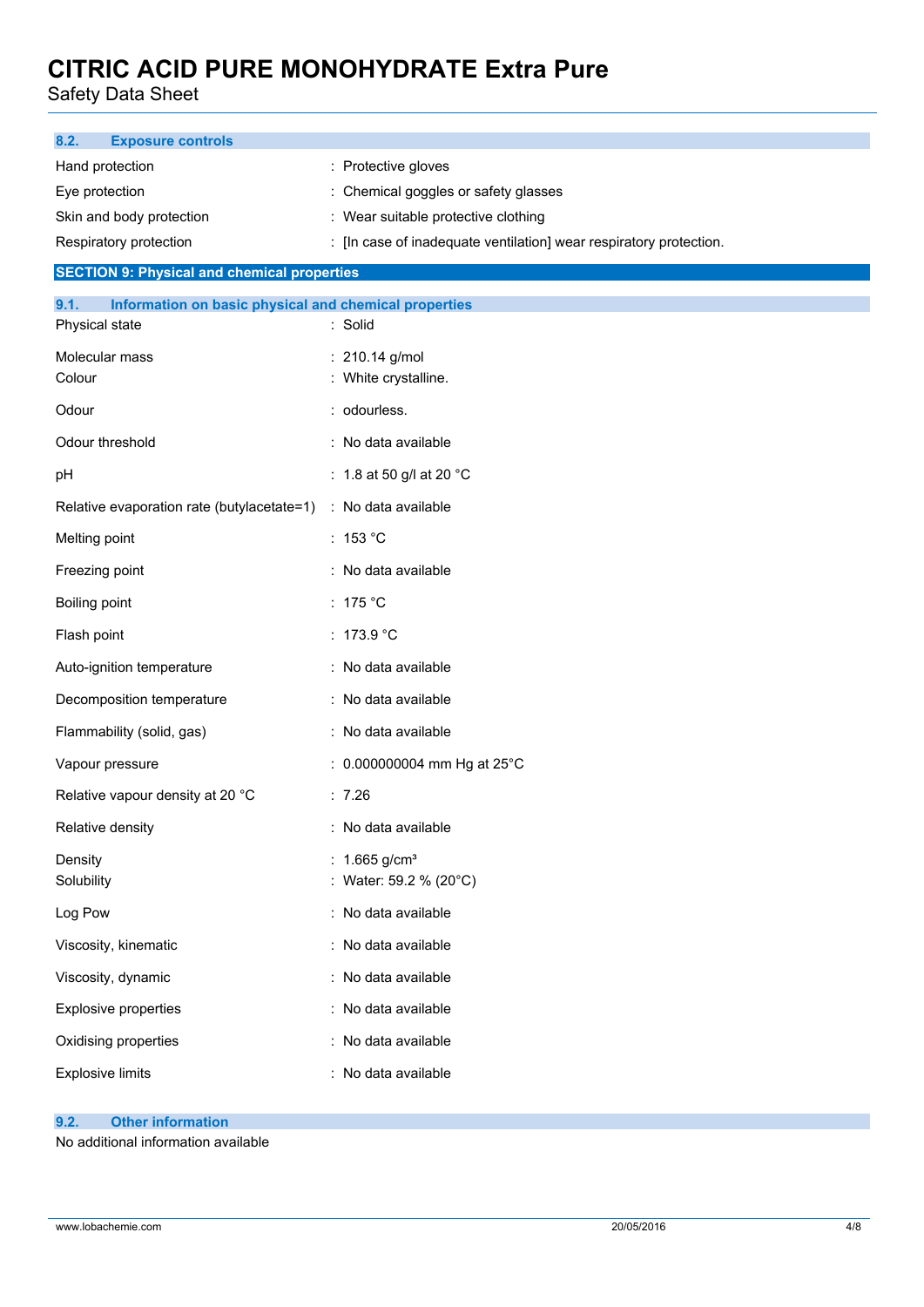Safety Data Sheet

| <b>SECTION 10: Stability and reactivity</b>          |                                                                |
|------------------------------------------------------|----------------------------------------------------------------|
| <b>Reactivity</b><br>10.1.                           |                                                                |
| No additional information available                  |                                                                |
| <b>Chemical stability</b><br>10.2.                   |                                                                |
| Stable under normal conditions.                      |                                                                |
| <b>Possibility of hazardous reactions</b><br>10.3.   |                                                                |
| No additional information available                  |                                                                |
| <b>Conditions to avoid</b><br>10.4.                  |                                                                |
| Air contact. Direct sunlight. Moisture.              |                                                                |
| 10.5.<br><b>Incompatible materials</b>               |                                                                |
| No additional information available                  |                                                                |
| 10.6.<br><b>Hazardous decomposition products</b>     |                                                                |
| No additional information available                  |                                                                |
| <b>SECTION 11: Toxicological information</b>         |                                                                |
| 11.1.<br><b>Information on toxicological effects</b> |                                                                |
| Acute toxicity                                       | : Not classified                                               |
|                                                      |                                                                |
| Skin corrosion/irritation                            | : Not classified<br>pH: 1.8 at 50 g/l at 20 °C                 |
| Serious eye damage/irritation                        | : Causes serious eye irritation.<br>pH: 1.8 at 50 g/l at 20 °C |
| Respiratory or skin sensitisation                    | : Not classified                                               |
| Germ cell mutagenicity                               | Not classified                                                 |
| Carcinogenicity                                      | Not classified                                                 |
|                                                      |                                                                |
| Reproductive toxicity                                | Not classified                                                 |
| STOT-single exposure                                 | Not classified                                                 |
|                                                      |                                                                |
| STOT-repeated exposure                               | : Not classified                                               |
|                                                      |                                                                |
| Aspiration hazard                                    | : Not classified                                               |
|                                                      |                                                                |

## **SECTION 12: Ecological information**

## **12.1. Toxicity** No additional information available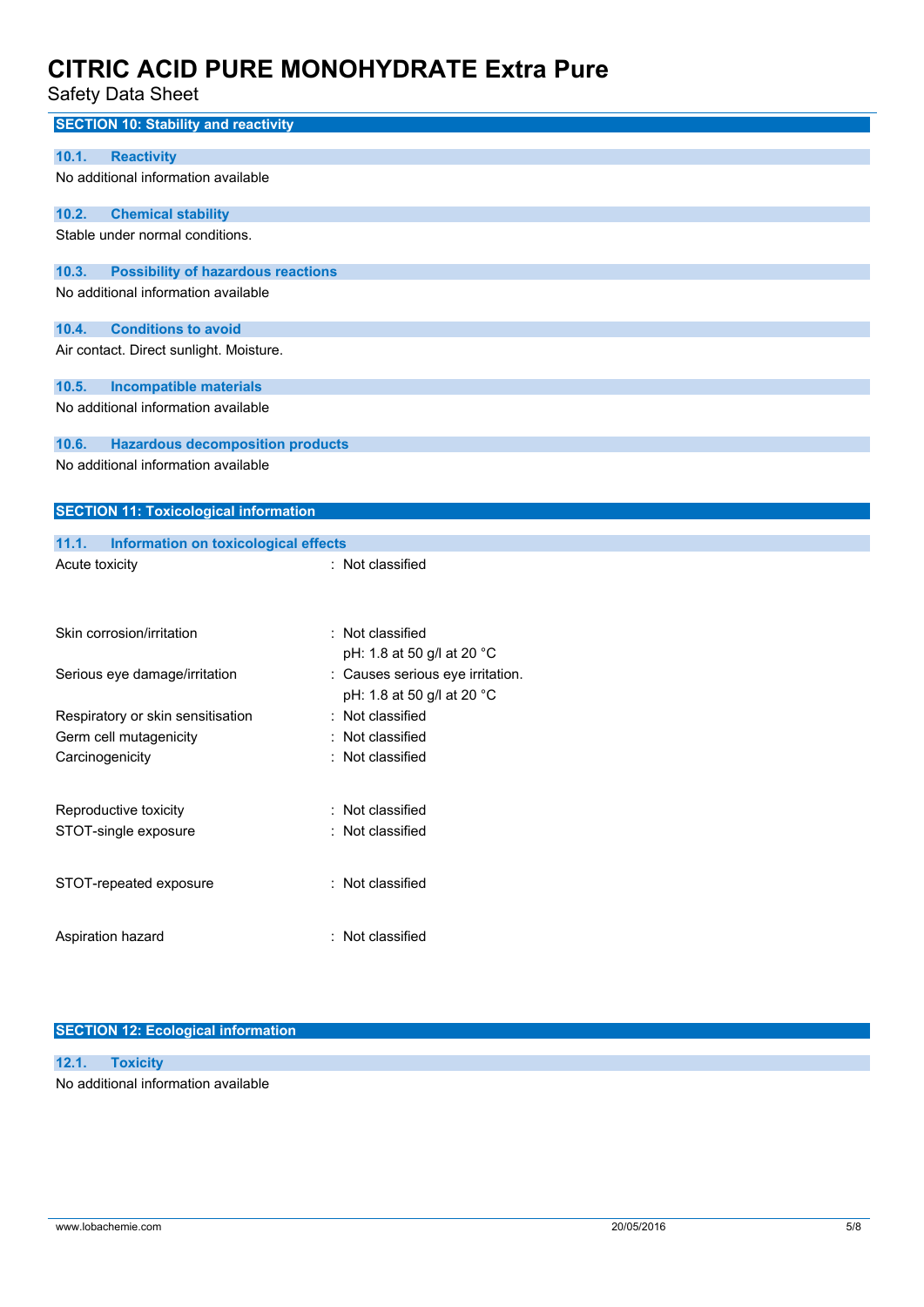Safety Data Sheet

| 12.2.                       | <b>Persistence and degradability</b>                                    |                  |  |
|-----------------------------|-------------------------------------------------------------------------|------------------|--|
|                             | No additional information available                                     |                  |  |
|                             |                                                                         |                  |  |
|                             |                                                                         |                  |  |
| 12.3.                       | <b>Bioaccumulative potential</b><br>No additional information available |                  |  |
|                             |                                                                         |                  |  |
|                             |                                                                         |                  |  |
| 12.4.                       | <b>Mobility in soil</b>                                                 |                  |  |
|                             | No additional information available                                     |                  |  |
|                             |                                                                         |                  |  |
| 12.5.                       | <b>Results of PBT and vPvB assessment</b>                               |                  |  |
|                             | No additional information available                                     |                  |  |
|                             |                                                                         |                  |  |
|                             |                                                                         |                  |  |
| 12.6.                       | <b>Other adverse effects</b>                                            |                  |  |
|                             | No additional information available                                     |                  |  |
|                             | <b>SECTION 13: Disposal considerations</b>                              |                  |  |
| 13.1.                       | <b>Waste treatment methods</b>                                          |                  |  |
|                             | No additional information available                                     |                  |  |
|                             |                                                                         |                  |  |
|                             | <b>SECTION 14: Transport information</b>                                |                  |  |
|                             | In accordance with ADR / RID / IMDG / IATA / ADN                        |                  |  |
|                             |                                                                         |                  |  |
| 14.1.<br><b>UN number</b>   |                                                                         |                  |  |
| UN-No. (ADR)                |                                                                         | : Not applicable |  |
| UN-No. (IMDG)               |                                                                         | Not applicable   |  |
| UN-No. (IATA)               |                                                                         | : Not applicable |  |
| UN-No. (ADN)                |                                                                         | : Not applicable |  |
| UN-No. (RID)                |                                                                         | : Not applicable |  |
|                             |                                                                         |                  |  |
| 14.2.                       | <b>UN proper shipping name</b>                                          |                  |  |
| Proper Shipping Name (ADR)  |                                                                         | : Not applicable |  |
|                             | Proper Shipping Name (IMDG)                                             | : Not applicable |  |
| Proper Shipping Name (IATA) |                                                                         | : Not applicable |  |
| Proper Shipping Name (ADN)  |                                                                         | : Not applicable |  |
| Proper Shipping Name (RID)  |                                                                         | : Not applicable |  |
| 14.3.                       | <b>Transport hazard class(es)</b>                                       |                  |  |
| <b>ADR</b>                  |                                                                         |                  |  |
|                             | Transport hazard class(es) (ADR)                                        | : Not applicable |  |
|                             |                                                                         |                  |  |
| <b>IMDG</b>                 |                                                                         |                  |  |
|                             | Transport hazard class(es) (IMDG)                                       | : Not applicable |  |
|                             |                                                                         |                  |  |
| <b>IATA</b>                 |                                                                         |                  |  |
|                             | Transport hazard class(es) (IATA)                                       | : Not applicable |  |
|                             |                                                                         |                  |  |
| <b>ADN</b>                  |                                                                         |                  |  |
|                             | Transport hazard class(es) (ADN)                                        | : Not applicable |  |
|                             |                                                                         |                  |  |

## **RID**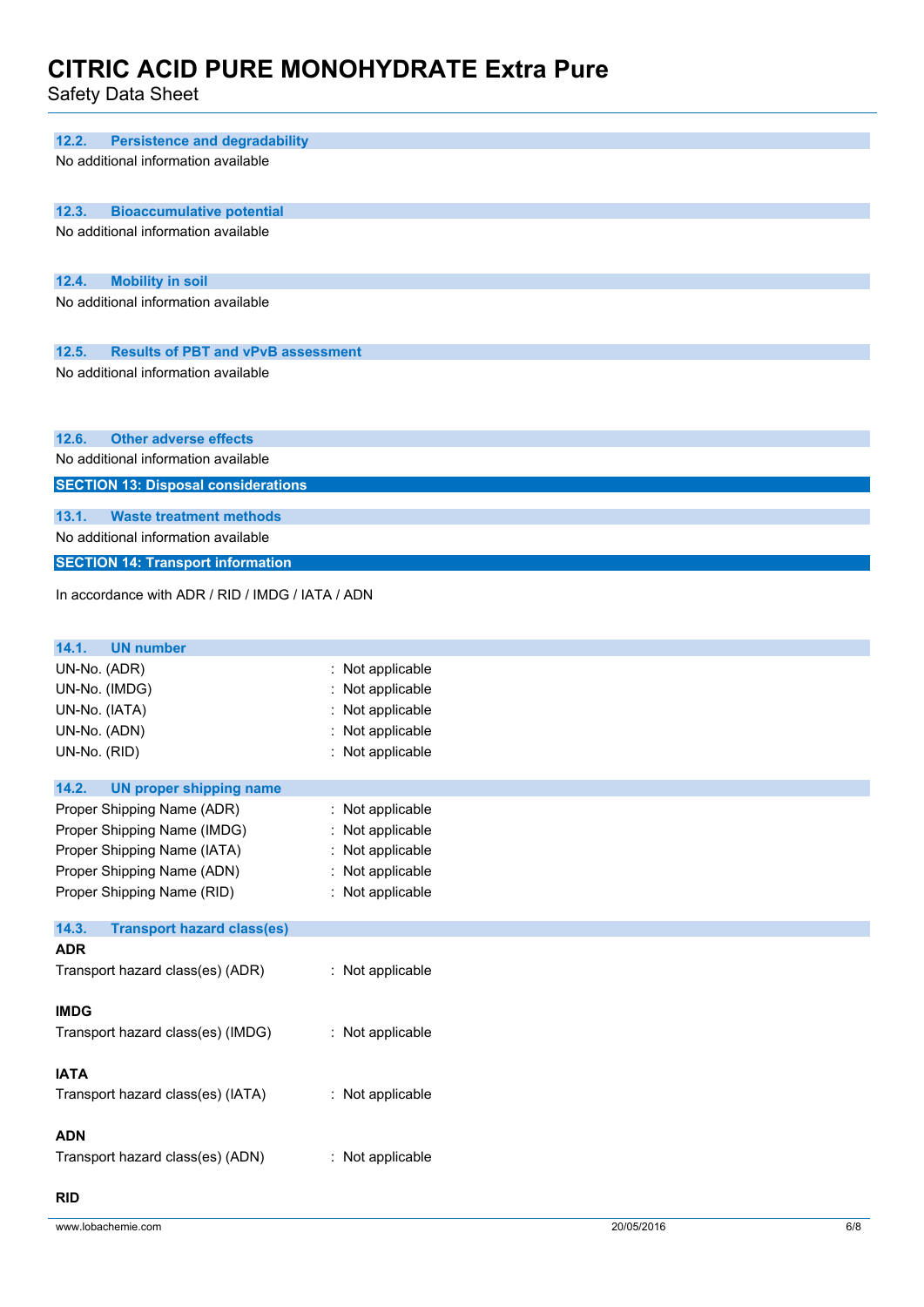Safety Data Sheet

| Transport hazard class(es) (RID)      | : Not applicable                         |
|---------------------------------------|------------------------------------------|
| 14.4.<br><b>Packing group</b>         |                                          |
| Packing group (ADR)                   | $\therefore$ Not applicable              |
| Packing group (IMDG)                  | : Not applicable                         |
| Packing group (IATA)                  | : Not applicable                         |
| Packing group (ADN)                   | : Not applicable                         |
| Packing group (RID)                   | $:$ Not applicable                       |
|                                       |                                          |
| <b>Environmental hazards</b><br>14.5. |                                          |
| Dangerous for the environment         | : No                                     |
| Marine pollutant                      | : No                                     |
| Other information                     | : No supplementary information available |

### **14.6. Special precautions for user**

### **- Overland transport**

No data available

#### **- Transport by sea**

No data available

### **- Air transport**

No data available

## **- Inland waterway transport**

No data available

## **- Rail transport**

No data available

**14.7. Transport in bulk according to Annex II of MARPOL 73/78 and the IBC Code**

### Not applicable

**SECTION 15: Regulatory information**

**15.1. Safety, health and environmental regulations/legislation specific for the substance or mixture**

#### **15.1.1. EU-Regulations**

No REACH Annex XVII restrictions

CITRIC ACID PURE MONOHYDRATE Extra Pure is not on the REACH Candidate List CITRIC ACID PURE MONOHYDRATE Extra Pure is not on the REACH Annex XIV List

#### **15.1.2. National regulations**

## **Germany**

| Reference to AwSV                                                              | : Water hazard class (WGK) 1, low hazard to water (Classification according to AwSV;<br>ID No. 8248) |
|--------------------------------------------------------------------------------|------------------------------------------------------------------------------------------------------|
| 12th Ordinance Implementing the Federal<br>Immission Control Act - 12. BlmSchV | : Is not subject of the 12. BlmSchV (Hazardous Incident Ordinance)                                   |